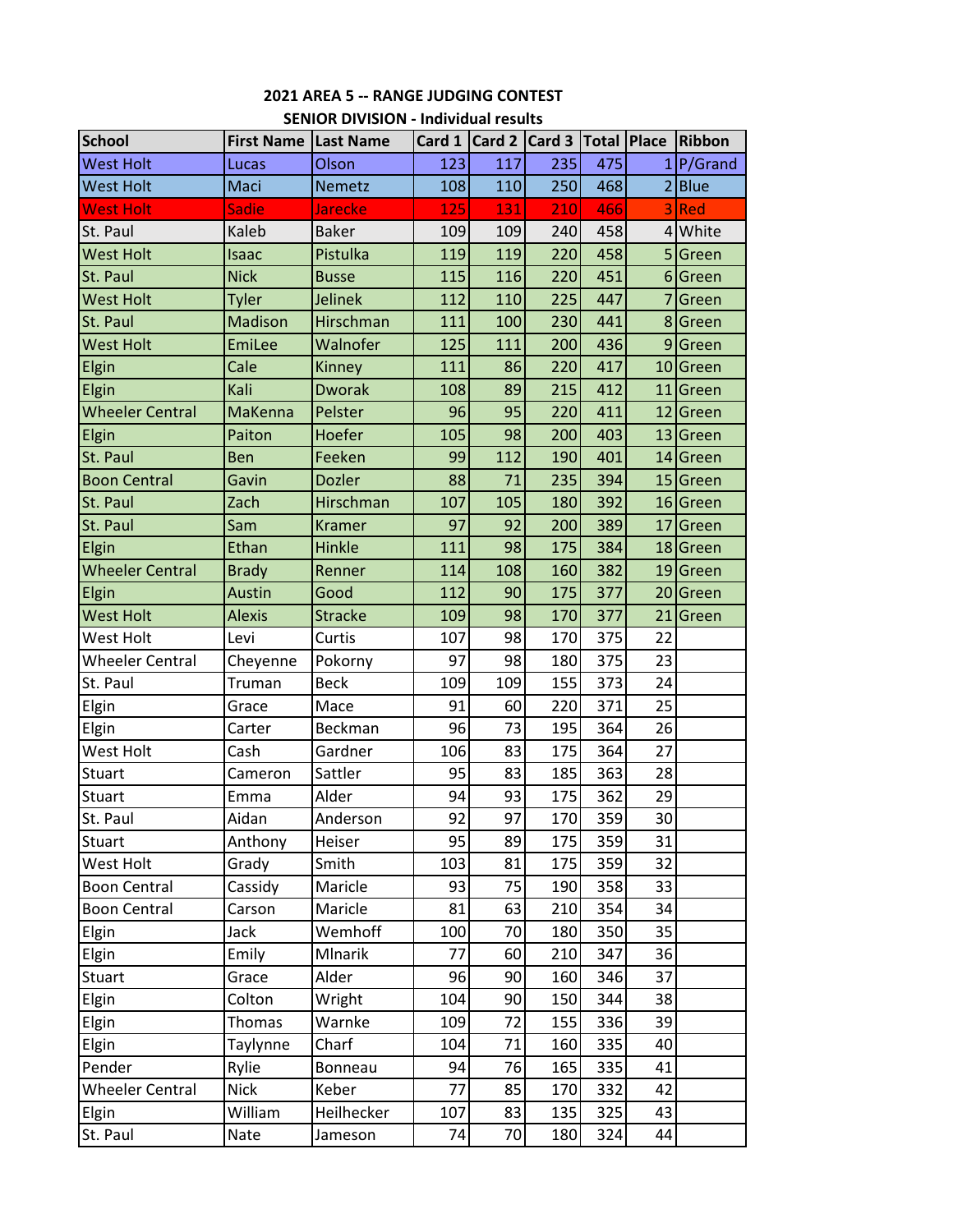| <b>School</b>          | First Name   Last Name |               |     |    | Card 1 Card 2 Card 3 Total Place Ribbon |     |                 |  |
|------------------------|------------------------|---------------|-----|----|-----------------------------------------|-----|-----------------|--|
| Elgin                  | Lexi                   | <b>Bode</b>   | 79  | 55 | 185                                     | 319 | 45              |  |
| Wheeler Central        | Ty                     | Growcock      | 100 | 99 | 120                                     | 319 | 46              |  |
| <b>Stuart</b>          | Cadence                | Kramer        | 77  | 73 | 165                                     | 315 | 47              |  |
| <b>Stuart</b>          | Katilynn               | Kaup          | 84  | 75 | 155                                     | 314 | 48              |  |
| Elgin                  | Sharon                 | <b>Bartak</b> | 99  | 62 | 145                                     | 306 | 49              |  |
| <b>Boon Central</b>    | <b>Brant</b>           | Benes         | 89  | 71 | 140                                     | 300 | 50              |  |
| Pender                 | Kirsten                | Frey          | 81  | 82 | 130                                     | 293 | 51              |  |
| West Holt              | <b>Brody</b>           | Deseive       | 97  | 64 | 130                                     | 291 | 52              |  |
| <b>Stuart</b>          | Grant                  | Kaup          | 80  | 63 | 145                                     | 288 | 53              |  |
| <b>Boon Central</b>    | Dustin                 | Andreasen     | 70  | 57 | 160                                     | 287 | 54              |  |
| Pender                 | Alyssa                 | Geisert       | 85  | 77 | 120                                     | 282 | 55              |  |
| <b>Stuart</b>          | Ashlyn                 | Kaup          | 83  | 72 | 125                                     | 280 | 56              |  |
| Emerson-Hubbard        | Elizabeth              | Sattler       | 75  | 53 | 150                                     | 278 | 57              |  |
| St. Paul               | John                   | Placke        | 78  | 70 | 130                                     | 278 | 58              |  |
| St. Paul               | Max                    | Swanson       | 74  | 53 | 150                                     | 277 | 59              |  |
| Pender                 | <b>Braxton</b>         | Volk          | 74  | 71 | 130                                     | 275 | 60              |  |
| St. Paul               | Jonah                  | Paulsen       | 78  | 61 | 130                                     | 269 | 61              |  |
| <b>Boon Central</b>    | <b>Braden</b>          | <b>Benes</b>  | 80  | 77 | 110                                     | 267 | 62              |  |
| <b>Boon Central</b>    | Cody                   | Maricle       | 75  | 69 | 120                                     | 264 | 63              |  |
| <b>Wheeler Central</b> | Clay                   | Patrick       | 91  | 86 | 85                                      | 262 | 64              |  |
| Stanton                | <b>Thomas</b>          | Cunningham    | 51  | 43 | 165                                     | 259 | 65              |  |
| Pender                 | Trey                   | Johnson       | 74  | 67 | 115                                     | 256 | 66              |  |
| Pender                 | Kylie                  | <b>Sturek</b> | 86  | 58 | 105                                     | 249 | 67              |  |
| <b>Stuart</b>          | Tory                   | Thurlow       | 87  | 67 | 90                                      | 244 | 68              |  |
| Pender                 | Allie                  | Luedert       | 71  | 74 | 95                                      | 240 | 69              |  |
| <b>Wheeler Central</b> | Benton                 | Harrison      | 80  | 60 | 100                                     | 240 | 70              |  |
| Pender                 | Jacie                  | Bonneau       | 78  | 72 | 80                                      | 230 | 71              |  |
| Stanton                | Kyra                   | Louthan       | 54  | 44 | 130                                     | 228 | 72              |  |
| Pender                 | Kendra                 | <b>Burns</b>  | 72  | 60 | 95                                      | 227 | 73              |  |
| <b>Wheeler Central</b> | Hailey                 | Genereux      | 74  | 66 | 85                                      | 225 | $\overline{74}$ |  |
| Stanton                | Jadin                  | Wegner        | 42  | 43 | 135                                     | 220 | 75              |  |
| Pender                 | <b>Breanna</b>         | Krueger       | 77  | 72 | 60                                      | 209 | 76              |  |
| Pender                 | Colton                 | Sanderson     | 67  | 57 | 80                                      | 204 | 77              |  |
| Elgin                  | Camryn                 | Pelster       | 64  | 52 | 80                                      | 196 | 78              |  |
| <b>Stanton</b>         | Marysa                 | <b>Myers</b>  | 35  | 32 | 115                                     | 182 | 79              |  |
| Stanton                | Jason                  | Claussen      | 37  | 31 | 90                                      | 158 | 80              |  |
| Stanton                | Tanner                 | Furstenau     | 39  | 23 | 95                                      | 157 | 81              |  |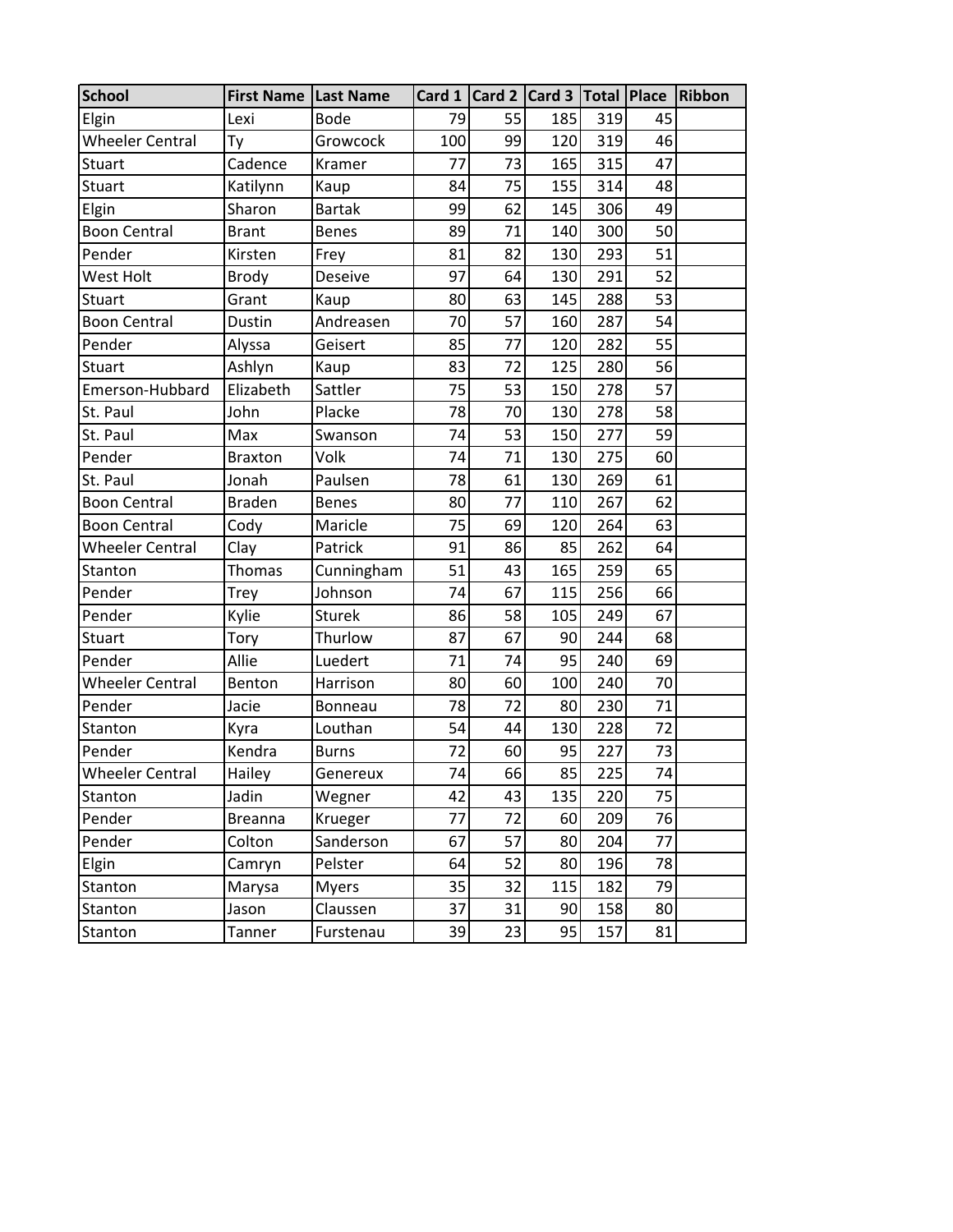| <b>School</b>          |                      | <b>Team</b>             |                          | <b>Score</b>           | <b>Ribbon</b> | <b>Place</b>   |                         |
|------------------------|----------------------|-------------------------|--------------------------|------------------------|---------------|----------------|-------------------------|
| <b>West Holt</b>       | <b>Lucas Olson</b>   | <b>Maci Nemetz</b>      | Sadie Jarecke            | <b>Isaac Pistulka</b>  |               | $1867$ P/Grand | 1                       |
| St. Paul               | <b>Kaleb Baker</b>   | <b>Nick Busse</b>       | <b>Madison Hirschman</b> | <b>Ben Feeken</b>      | $1751$ Blue   |                | $\overline{2}$          |
| <b>West Holt</b>       | <b>Tyler Jelinek</b> | <b>EmiLee Walnofer</b>  | <b>Alexis Stracke</b>    | <b>Levi Curtis</b>     | 1635 Red      |                |                         |
| Elgin                  | Cale Kinney          | Kali Dworak             | <b>Paiton Hoefer</b>     | <b>Ethan Hinkle</b>    |               | 1616 White     | $\overline{\mathbf{4}}$ |
| St. Paul               | Zach Hirschman       | Sam Kramer              | <b>Truman Beck</b>       | Aidan Anderson         | 1513          |                | 5                       |
| <b>Wheeler Central</b> | MaKenna Pelster      | <b>Brady Renner</b>     | Cheyenne Pokorny         | Nick Keber             | 1500          |                | 6                       |
| Elgin                  | <b>Austin Good</b>   | <b>Grace Mace</b>       | Carter Beckman           | Jack Wemhoff           | 1462          |                | 7                       |
| <b>Stuart</b>          | Cameron Sattler      | Emma Alder              | Anthony Heiser           | Grace Alder            | 1430          |                | 8                       |
| <b>Boon Central</b>    | Gavin Dozler         | <b>Cassidy Maricle</b>  | <b>Carson Maricle</b>    | <b>Brant Benes</b>     | 1406          |                | 9                       |
| Elgin                  | <b>Emily Mlnarik</b> | Colton Wright           | <b>Thomas Warnke</b>     | Taylynne Charf         | 1362          |                | 10                      |
| <b>Stuart</b>          | Cadence Kramer       | Katilynn Kaup           | <b>Grant Kaup</b>        | Ashlyn Kaup            | 1197          |                | 11                      |
| Pender                 | Rylie Bonneau        | <b>Kirsten Frey</b>     | Alyssa Geisert           | <b>Braxton Volk</b>    | 1185          |                | 12                      |
| St. Paul               | Nate Jameson         | John Placke             | Max Swanson              | Jonah Paulsen          | 1148          |                | 13                      |
| Elgin                  | William Heilhecker   | Lexi Bode               | <b>Sharon Bartak</b>     | Camryn Pelster         | 1146          |                | 14                      |
| <b>Wheeler Central</b> | <b>Ty Growcock</b>   | Clay Patrick            | <b>Benton Harrison</b>   | <b>Hailey Genereux</b> | 1046          |                | 15                      |
| <b>West Holt</b>       | Cash Gardner         | <b>Grady Smith</b>      | <b>Brody Deseive</b>     |                        | 1014          |                | 16                      |
| Pender                 | Trey Johnson         | Kylie Sturek            | Allie Luedert            | Jacie Bonneau          | 975           |                | 17                      |
| Stanton                | Thomas Cunningham    | Kyra Louthan            | Jadin Wegner             | Marysa Myers           | 889           |                | 18                      |
| <b>Boon Central</b>    | Dustin Andreasen     | <b>Braden Benes</b>     | Cody Maricle             |                        | 818           |                | 19                      |
| Pender                 | Kendra Burns         | Breanna Krueger         | <b>Colton Sanderson</b>  |                        | 640           |                | 20                      |
| Stanton                | Jason Claussen       | <b>Tanner Furstenau</b> |                          |                        | 315           |                | 21                      |
| Emerson-Hubbard        | Elizabeth Sattler    |                         |                          |                        | 278           |                | 22                      |
| <b>Stuart</b>          | <b>Tory Thurlow</b>  |                         |                          |                        | 244           |                | 23                      |

**2021 Area 5 Team Results ‐ Senior Division**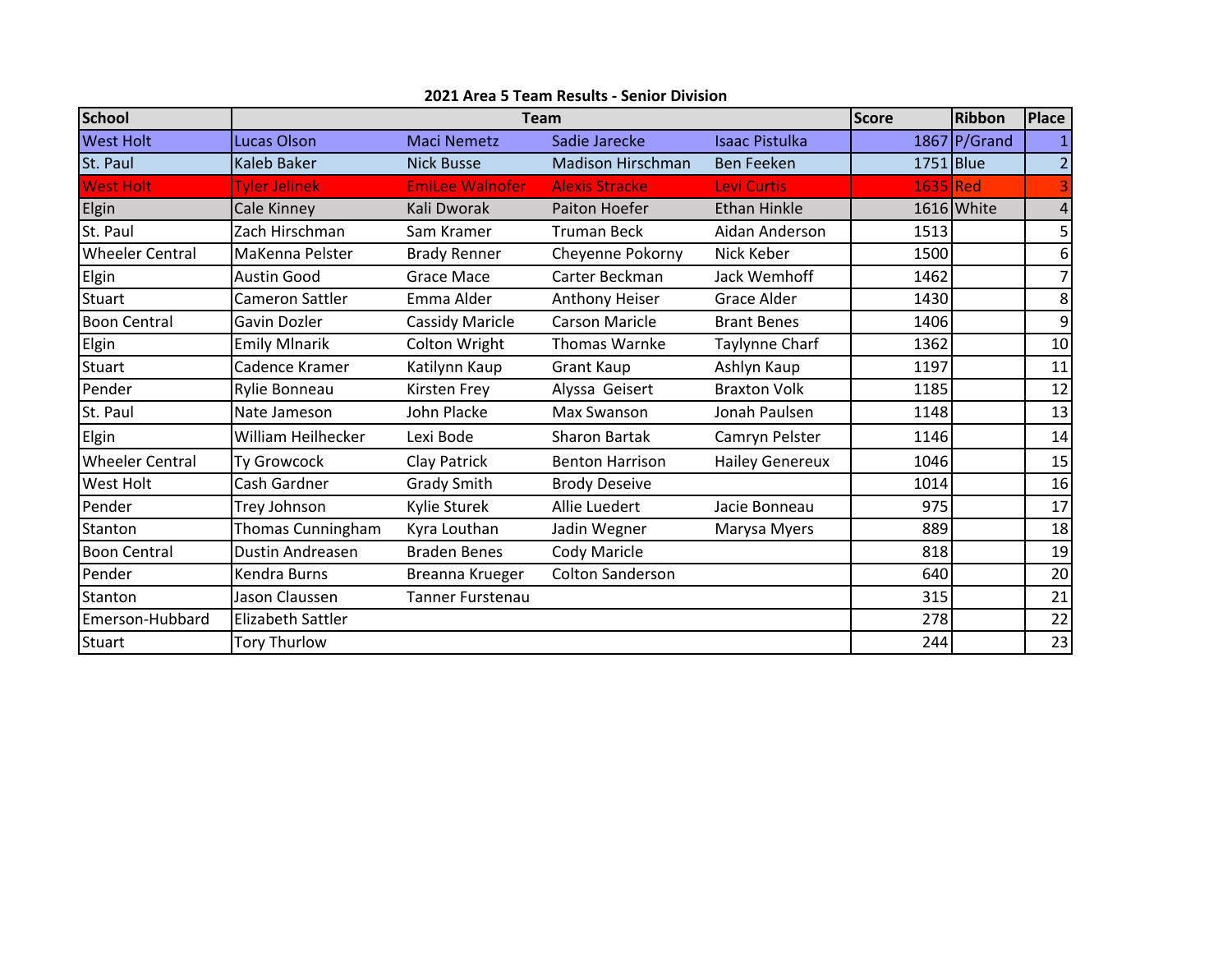| <b>School</b>          | First Name   Last Name |                   |     | Card 1 $\vert$ Card 2 $\vert$ Card 3 |     |     | Total Ribbon | <b>Place</b>            |
|------------------------|------------------------|-------------------|-----|--------------------------------------|-----|-----|--------------|-------------------------|
| <b>Wheeler Central</b> | <b>Bobbi</b>           | Guggenmos         | 112 | 126                                  | 215 |     | 453 Purple   | 1                       |
| <b>West Holt</b>       | <b>Addie</b>           | Karo              | 127 | 105                                  | 220 |     | $452$ Blue   | $\overline{\mathbf{c}}$ |
| <b>West Holt</b>       | <b>Sidney</b>          | <b>Burkinshaw</b> | 127 | 123                                  | 195 |     | 445 Red      | $\overline{\mathbf{3}}$ |
| St. Paul               | Gracie                 | <b>Ackles</b>     | 110 | 123                                  | 210 |     | 443 White    | $\overline{\mathbf{r}}$ |
| <b>West Holt</b>       | Carter                 | Gotschall         | 119 | 99                                   | 220 |     | 438 Green    | 5                       |
| Elgin                  | Samantha               | Durre             | 99  | 86                                   | 235 |     | 420 Green    | $\boldsymbol{6}$        |
| St. Paul               | Abby                   | Hirschman         | 117 | 108                                  | 195 |     | 420 Green    | $\boldsymbol{6}$        |
| <b>Wheeler Central</b> | Jayna                  | Guggenmos         | 114 | 121                                  | 180 |     | 415 Green    | $\bf 8$                 |
| <b>Wheeler Central</b> | <b>Braelynn</b>        | Schlenger         | 106 | 104                                  | 205 |     | 415 Green    | $\bf 8$                 |
| Elgin                  | Sam                    | Hemenway          | 108 | 76                                   | 225 |     | 409 Green    | 10                      |
| <b>West Holt</b>       | Abby                   | <b>Thiele</b>     | 118 | 116                                  | 175 |     | 409 Green    | 10                      |
| Elgin                  | Callie                 | Heithoff          | 88  | 71                                   | 245 |     | 404 Green    | 12                      |
| St. Paul               | Sidney                 | Gawrych           | 94  | 87                                   | 220 |     | 401 Green    | 13                      |
| <b>West Holt</b>       | Hadleigh               | <b>Stracke</b>    | 105 | 96                                   | 200 |     | 401 Green    | 13                      |
| <b>Stuart</b>          | William                | Paxton            | 103 | 89                                   | 200 |     | 392 Green    | 15                      |
| <b>West Holt</b>       | Grant                  | Osborne           | 99  | 64                                   | 225 |     | 388 Green    | 16                      |
| Elgin                  | <b>Baylee</b>          | <b>Busteed</b>    | 108 | 79                                   | 190 | 377 | Green        | 17                      |
| Elgin                  | Kate                   | Furstenau         | 97  | 80                                   | 200 | 377 | Green        | 17                      |
| Elgin                  | <b>Nick</b>            | Anderson          | 108 | 71                                   | 195 |     | 374 Green    | 19                      |
| Elgin                  | <b>Natalie</b>         | <b>Burenheide</b> | 86  | 67                                   | 215 |     | 368 Green    | 20                      |
| <b>West Holt</b>       | Miya                   | Carey             | 100 | 98                                   | 165 |     | 363 Green    | 21                      |
| Elgin                  | Keyera                 | Eisenhauer        | 104 | 88                                   | 170 |     | 362 Green    | 22                      |
| Elgin                  | Chloe                  | Henn              | 94  | 67                                   | 200 |     | 361 Green    | 23                      |
| <b>Stuart</b>          | Hunter                 | <b>Tubbs</b>      | 94  | 91                                   | 175 |     | 360 Green    | 24                      |
| <b>West Holt</b>       | Hannah                 | Olson             | 102 | 71                                   | 185 |     | 358 Green    | 25                      |
| <b>West Holt</b>       | Olivia                 | Micheel           | 82  | 75                                   | 200 |     | 357 Green    | 26                      |
| Elgin                  | <b>Taylor</b>          | <b>Beckman</b>    | 96  | 73                                   | 185 |     | 354 Green    | 27                      |
| St. Paul               | Sam                    | Wells             | 94  | 103                                  | 155 |     | 352 Green    | 28                      |
| <b>West Holt</b>       | Samantha               | Coffin            | 82  | 69                                   | 195 |     | 346 Green    | 29                      |
| <b>West Holt</b>       | MaryBelle              | Hamilton          | 94  | 107                                  | 145 |     | 346 Green    | 29                      |
| <b>West Holt</b>       | <b>Nick</b>            | Hansen            | 104 | 77                                   | 165 |     | 346 Green    | 29                      |
| <b>West Holt</b>       | Mason                  | Crumrine          | 102 | 68                                   | 175 |     | 345 Green    | 32                      |
| St. Paul               | Isaac                  | Hagen             | 105 | 98                                   | 140 |     | 343 Green    | 33                      |
| <b>Wheeler Central</b> | <b>Haley</b>           | <b>Borwege</b>    | 94  | 104                                  | 145 |     | 343 Green    | 33                      |
| <b>West Holt</b>       | Ainsley                | Galyen            | 109 | 83                                   | 150 |     | 342 Green    | 35                      |
| Elgin                  | <b>Blake</b>           | Henn              | 98  | 61                                   | 175 |     | 334 Green    | 36                      |
| <b>West Holt</b>       | <b>Maddie</b>          | <b>Davis</b>      | 105 | 94                                   | 135 |     | 334 Green    | 36                      |
| <b>West Holt</b>       | Elley                  | Engelhaupt        | 111 | 83                                   | 140 |     | 334 Green    | 36                      |
| St. Paul               | <b>Jack</b>            | <b>Thede</b>      | 84  | 86                                   | 160 |     | 330 Green    | 39                      |
| <b>Stuart</b>          | Ben                    | Paxton            | 102 | 102                                  | 125 | 329 |              | 40                      |
| West Holt              | Olivia                 | Nelson            | 91  | 80                                   | 155 | 326 |              | 41                      |
| West Holt              | Abby                   | Davis             | 101 | 79                                   | 145 | 325 |              | 42                      |
| Elgin                  | <b>Brenna</b>          | Martinsen         | 100 | 73                                   | 150 | 323 |              | 43                      |
| <b>Stuart</b>          | Lacey                  | Paxton            | 102 | 81                                   | 140 | 323 |              | 43                      |

## **2021 AREA 5 ‐‐ RANGE JUDGING CONTEST JUNIOR DIVISION ‐ Individual results**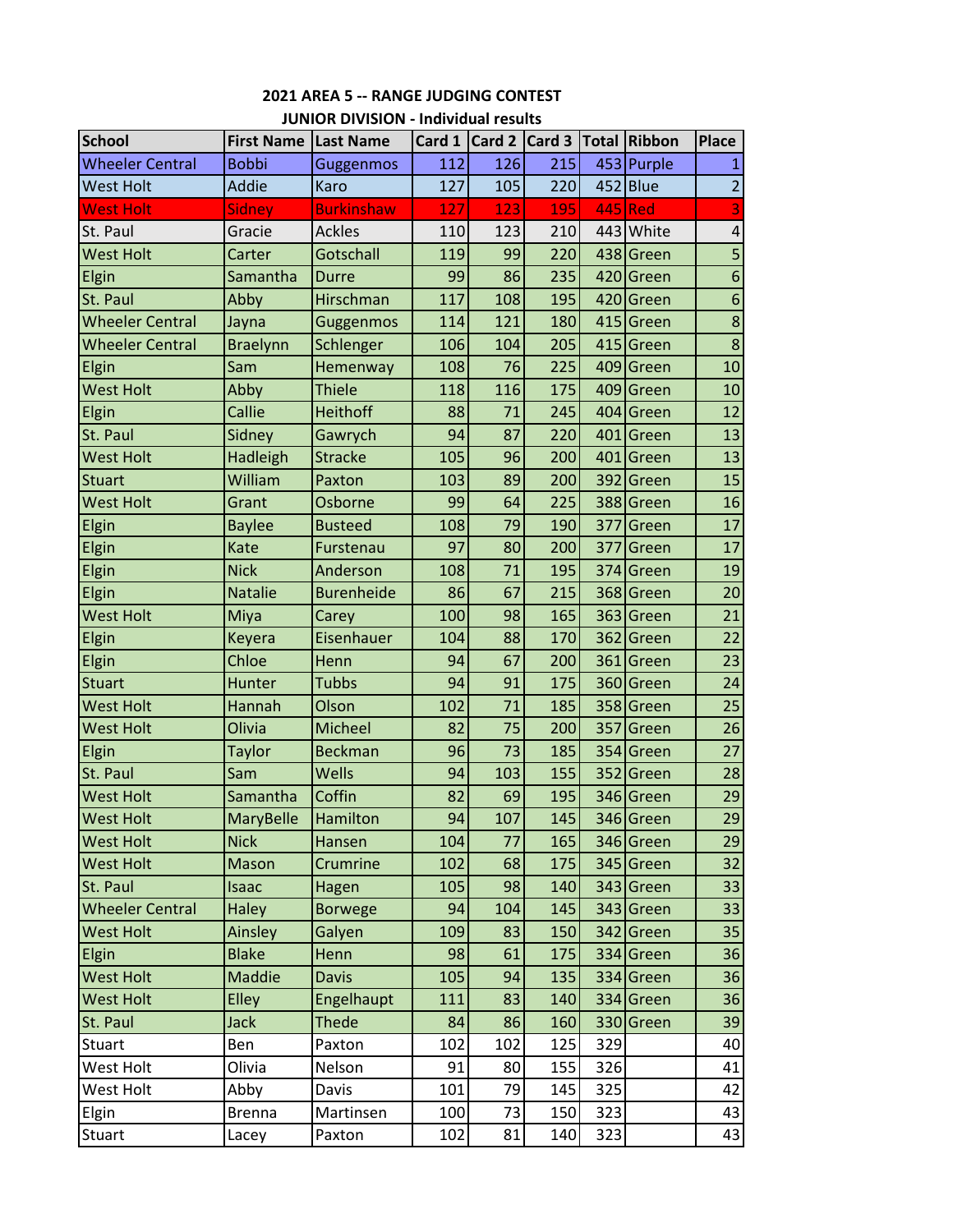| <b>School</b>          | <b>First Name   Last Name</b> |                    |     |    | Card 1   Card 2   Card 3   Total   Ribbon |     | <b>Place</b>    |
|------------------------|-------------------------------|--------------------|-----|----|-------------------------------------------|-----|-----------------|
| West Holt              | Rylee                         | Poessnecker        | 96  | 97 | 130                                       | 323 | 43              |
| Pender                 | Caleb                         | Kelly              | 83  | 64 | 175                                       | 322 | 46              |
| West Holt              | Kimberly                      | Wettlaufer         | 115 | 66 | 140                                       | 321 | 47              |
| St. Paul               | Gracyn                        | Rubesh             | 87  | 73 | 160                                       | 320 | 48              |
| West Holt              | Makenna                       | Schaaf             | 90  | 84 | 145                                       | 319 | 49              |
| St. Paul               | Lauren                        | Sladek             | 72  | 76 | 170                                       | 318 | 50              |
| West Holt              | Teagan                        | <b>Butterfield</b> | 96  | 67 | 155                                       | 318 | 50              |
| West Holt              | Caleb                         | Davis              | 90  | 83 | 145                                       | 318 | 50              |
| West Holt              | lan                           | Laetsch            | 88  | 80 | 150                                       | 318 | 50              |
| West Holt              | Cadey                         | Schaaf             | 82  | 60 | 175                                       | 317 | 54              |
| Elgin                  | Dylon                         | Lueking            | 67  | 54 | 195                                       | 316 | 55              |
| St. Paul               | Garrett                       | Didier             | 77  | 89 | 150                                       | 316 | 55              |
| St. Paul               | Alex                          | Meinecke           | 77  | 84 | 155                                       | 316 | $\overline{55}$ |
| Elgin                  | <b>Myles</b>                  | Kittelson          | 89  | 61 | 165                                       | 315 | 58              |
| <b>Wheeler Central</b> | Kaitlin                       | Leibert            | 78  | 72 | 165                                       | 315 | 28              |
| Elgin                  | Gage                          | Thiessen           | 98  | 70 | 145                                       | 313 | 60              |
| <b>West Holt</b>       | Ryanna                        | Mathis             | 91  | 71 | 150                                       | 312 | 61              |
| St. Paul               | Matthew                       | Kramer             | 82  | 89 | 140                                       | 311 | 62              |
| <b>Wheeler Central</b> | Cooper                        | Pokorny            | 95  | 96 | 120                                       | 311 | 62              |
| St. Paul               | Audrey                        | Anderson           | 89  | 76 | 145                                       | 310 | 64              |
| West Holt              | Aubrei                        | Clouse             | 91  | 79 | 140                                       | 310 | 64              |
| Stuart                 | Megan                         | Karo               | 86  | 76 | 145                                       | 307 | 66              |
| West Holt              | Lily                          | Vogel              | 97  | 70 | 140                                       | 307 | 66              |
| <b>Wheeler Central</b> | Chloe                         | Smith              | 81  | 96 | 125                                       | 302 | 68              |
| Elgin                  | Austin                        | Hinkle             | 92  | 64 | 145                                       | 301 | 69              |
| West Holt              | Makinley                      | Cadwallader        | 114 | 92 | 95                                        | 301 | 69              |
| West Holt              | Itzel                         | Sanchez            | 65  | 57 | 175                                       | 297 | 71              |
| West Holt              | Lincoln                       | Konrad             | 96  | 63 | 130                                       | 289 | 72              |
| West Holt              | Cole                          | Poessnecker        | 82  | 56 | 150                                       | 288 | 73              |
| <b>West Holt</b>       | Naomi                         | Sanchez            | 78  | 55 | 155                                       | 288 | $\overline{73}$ |
| Stuart                 | <b>Blake</b>                  | Wallinger          | 90  | 52 | 145                                       | 287 | 75              |
| West Holt              | Abby                          | Mathis             | 68  | 74 | 145                                       | 287 | 75              |
| Elgin                  | Kellan                        | Hoefer             | 81  | 63 | 140                                       | 284 | 77              |
| West Holt              | Nolan                         | Hoffman            | 85  | 64 | 135                                       | 284 | 77              |
| West Holt              | Madison                       | Ruda               | 101 | 80 | 100                                       | 281 | 79              |
| Stuart                 | Gracie                        | Kaup               | 74  | 56 | 150                                       | 280 | 80              |
| West Holt              | <b>Drake</b>                  | Nemetz             | 88  | 81 | 110                                       | 279 | 81              |
| <b>Wheeler Central</b> | Jayden                        | Sheldon            | 72  | 66 | 140                                       | 278 | 82              |
| Chambers               | Hannah                        | Scott              | 60  | 42 | 175                                       | 277 | 83              |
| <b>Wheeler Central</b> | Reese                         | Smith              | 86  | 91 | 100                                       | 277 | 83              |
| Chambers               | <b>Brianna</b>                | Klabenes           | 63  | 43 | 170                                       | 276 | 85              |
| Elgin                  | <b>Brian</b>                  | Heithoff           | 85  | 66 | 125                                       | 276 | 85              |
| <b>Wheeler Central</b> | Elijah                        | Heinz              | 102 | 93 | 80                                        | 275 | 87              |
| West Holt              | Brooklyn                      | <b>Butterfield</b> | 94  | 75 | 105                                       | 274 | 88              |
| St. Paul               | Norah                         | Paulsen            | 72  | 71 | 130                                       | 273 | 89              |
| St. Paul               | Layne                         | <b>Baker</b>       | 77  | 85 | 110                                       | 272 | 90              |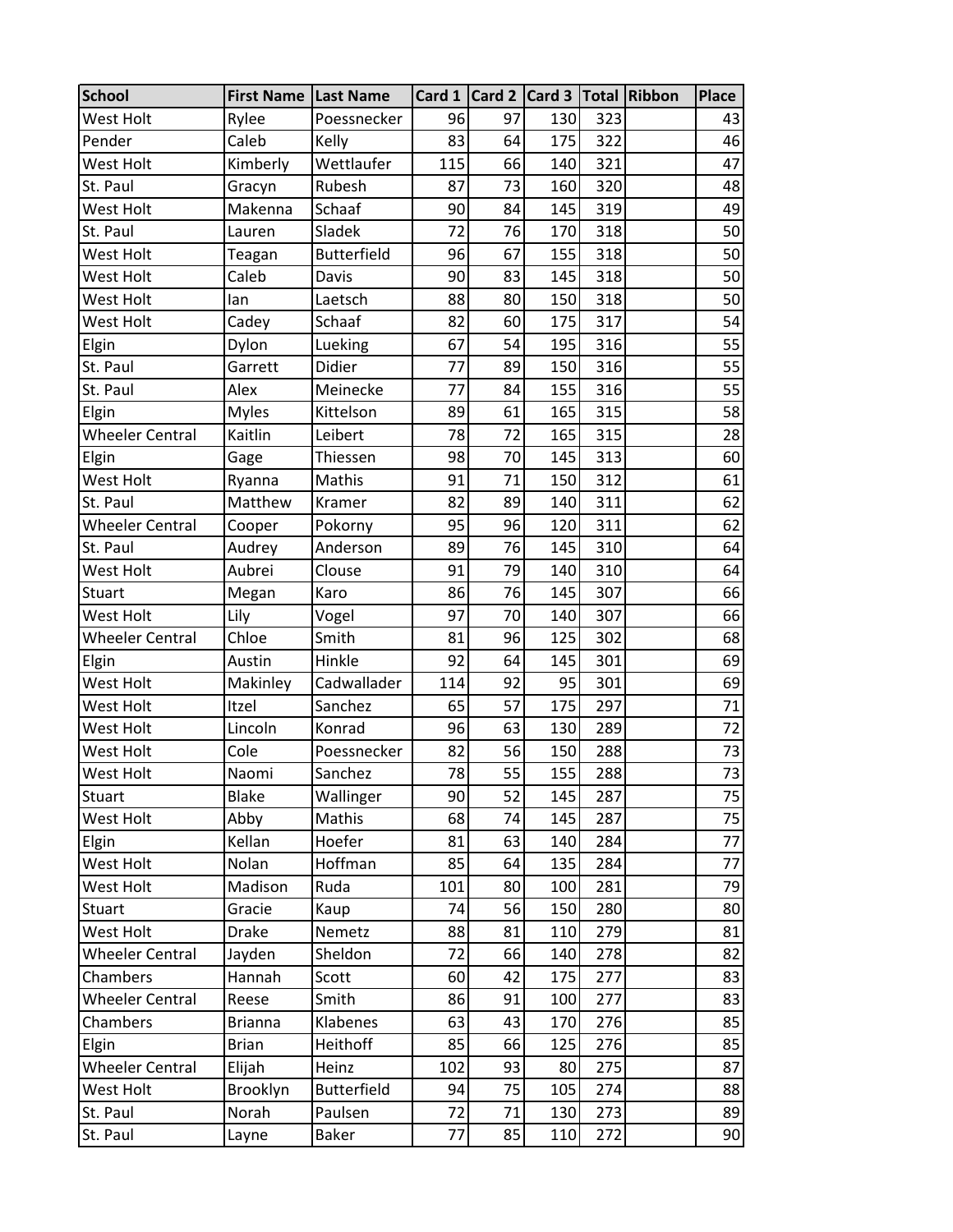| <b>School</b>          | <b>First Name   Last Name</b> |                 |    |    | Card 1 Card 2 Card 3 Total Ribbon |     | <b>Place</b> |
|------------------------|-------------------------------|-----------------|----|----|-----------------------------------|-----|--------------|
| St. Paul               | Joel                          | Shafer          | 52 | 70 | 150                               | 272 | 90           |
| St. Paul               | Zandyn                        | Weller          | 79 | 68 | 125                               | 272 | 90           |
| West Holt              | Kruz                          | Jelinek         | 82 | 70 | 120                               | 272 | 90           |
| Stuart                 | Addie                         | Ketteler        | 89 | 76 | 105                               | 270 | 94           |
| Stuart                 | Luke                          | Ludwig          | 60 | 45 | 165                               | 270 | 94           |
| <b>Stuart</b>          | Savannah                      | Kramer          | 75 | 64 | 130                               | 269 | 96           |
| <b>Wheeler Central</b> | MaKayla                       | McCain          | 75 | 86 | 105                               | 266 | 97           |
| Stuart                 | Cory                          | Gubbels         | 88 | 66 | 110                               | 264 | 98           |
| Pender                 | Mason                         | <b>Bodlak</b>   | 56 | 57 | 150                               | 263 | 99           |
| Stuart                 | MaKayla                       | Menke           | 71 | 59 | 130                               | 260 | 100          |
| Chambers               | Haily                         | Schaaf          | 87 | 51 | 120                               | 258 | 101          |
| St. Paul               | Cody                          | Kuszak          | 71 | 71 | 115                               | 257 | 102          |
| <b>Wheeler Central</b> | Parker                        | Freouf          | 71 | 71 | 115                               | 257 | 102          |
| St. Paul               | Kaleb                         | Kaslon          | 53 | 68 | 135                               | 256 | 104          |
| Clarkson               | Trinity                       | Eggerman        | 47 | 43 | 165                               | 255 | 105          |
| St. Paul               | Emersen                       | Hancock         | 85 | 75 | 95                                | 255 | 105          |
| Pender                 | Alex                          | Hathaway        | 63 | 50 | 140                               | 253 | 107          |
| <b>Wheeler Central</b> | <b>Bailey</b>                 | Leibert         | 73 | 75 | 105                               | 253 | 107          |
| Elgin                  | Sara                          | <b>Bode</b>     | 73 | 72 | 105                               | 250 | 109          |
| West Holt              | Oliver                        | Shane           | 73 | 62 | 115                               | 250 | 109          |
| Emerson-Hubbard        | Calie                         | Cockburn        | 62 | 52 | 135                               | 249 | 111          |
| Pender                 | Tristian                      | Helzer          | 63 | 51 | 135                               | 249 | 111          |
| <b>Wheeler Central</b> | Kale                          | <b>Brinkman</b> | 89 | 75 | 85                                | 249 | 111          |
| <b>Wheeler Central</b> | Jayden                        | Hewitt          | 56 | 63 | 130                               | 249 | 111          |
| Chambers               | Lizzie                        | Gartner         | 57 | 36 | 155                               | 248 | 115          |
| <b>Wheeler Central</b> | Jailynn                       | Harrison        | 62 | 55 | 130                               | 247 | 116          |
| St. Paul               | <b>Brecken</b>                | Kavan           | 69 | 67 | 110                               | 246 | 117          |
| Pender                 | Anna                          | Krusemark       | 66 | 64 | 115                               | 245 | 118          |
| <b>Wheeler Central</b> | David                         | Keber           | 85 | 79 | 80                                | 244 | 119          |
| Pender                 | McKinley                      | Morgan          | 53 | 56 | 130                               | 239 | 120          |
| St. Paul               | Rylee                         | Nall            | 60 | 56 | 120                               | 236 | 121          |
| Clarkson               | Nile                          | Jones           | 36 | 45 | 150                               | 231 | 122          |
| Chambers               | Carole                        | Homolka         | 59 | 44 | 125                               | 228 | 123          |
| St. Paul               | Tyson                         | Smith           | 68 | 50 | 110                               | 228 | 123          |
| Stuart                 | Jameson                       | Estill          | 84 | 68 | 75                                | 227 | 125          |
| Stuart                 | Dawon                         | Heister         | 78 | 49 | 100                               | 227 | 125          |
| Pender                 | Delana                        | Harmon          | 47 | 46 | 130                               | 223 | 127          |
| Stuart                 | Reagan                        | Stracke         | 59 | 38 | 125                               | 222 | 128          |
| Chambers               | Annabel                       | Waldo           | 59 | 47 | 115                               | 221 | 129          |
| St. Paul               | Drew                          | Feeken          | 64 | 75 | 80                                | 219 | 130          |
| <b>Wheeler Central</b> | Savanna                       | Haynie          | 68 | 62 | 85                                | 215 | 131          |
| Emerson-Hubbard        | Codi                          | Olson           | 69 | 43 | 100                               | 212 | 132          |
| Stuart                 | Jonathan                      | Fessler         | 50 | 42 | 120                               | 212 | 132          |
| West Holt              | Zach                          | Hooey           | 75 | 60 | 75                                | 210 | 134          |
| Chambers               | Ella                          | Moses           | 57 | 37 | 115                               | 209 | 135          |
| <b>Wheeler Central</b> | Ashtyn                        | Overlease       | 74 | 58 | 75                                | 207 | 136          |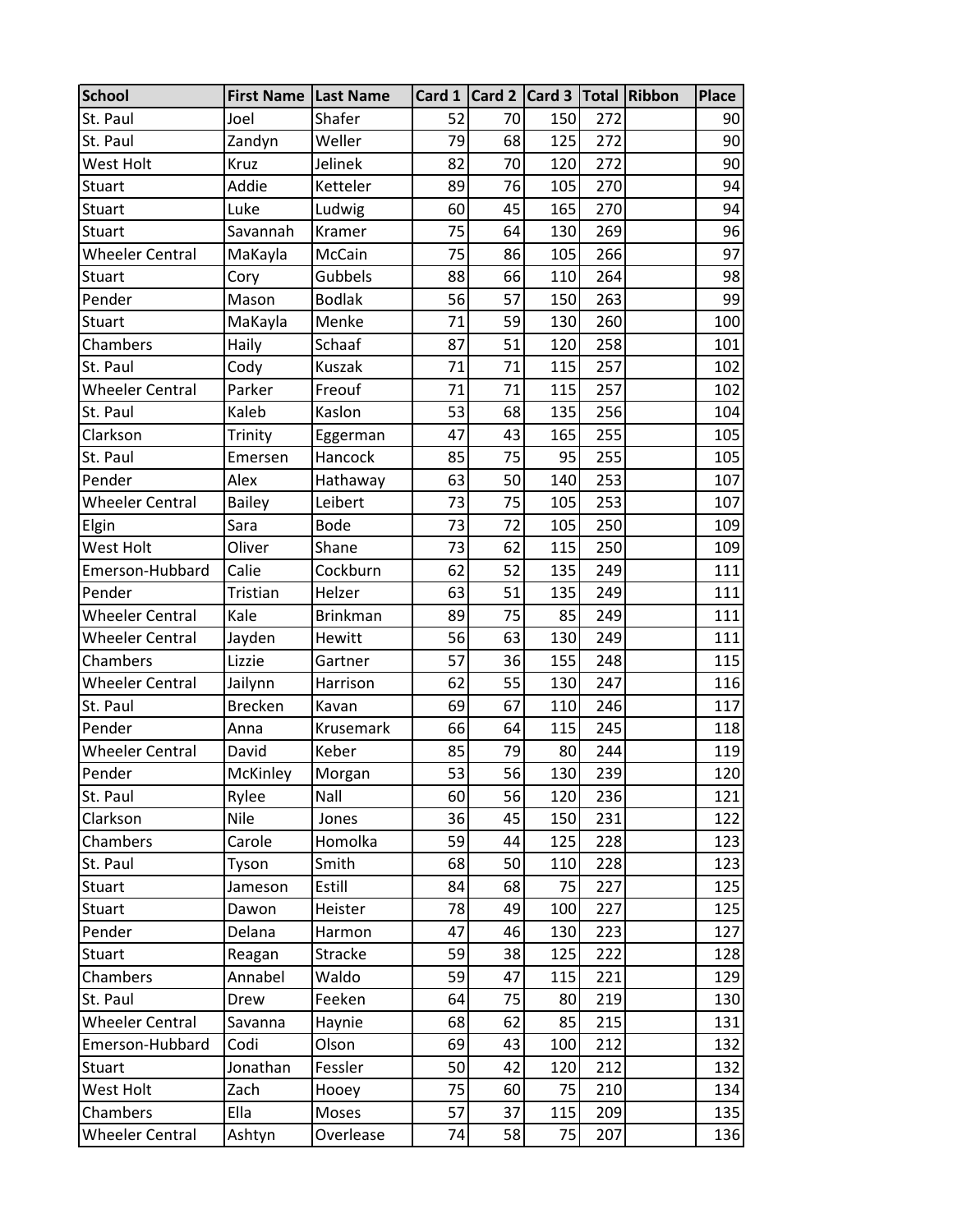| <b>School</b>          | <b>First Name</b> | <b>Last Name</b> | Card 1 | Card 2 | Card 3 | <b>Total</b> | <b>Ribbon</b> | Place |
|------------------------|-------------------|------------------|--------|--------|--------|--------------|---------------|-------|
| Pender                 | Marcus            | <b>Brown</b>     | 44     | 35     | 125    | 204          |               | 137   |
| Pender                 | Quinn             | Morgan           | 48     | 39     | 105    | 192          |               | 138   |
| St. Paul               | Ava               | Vech             | 57     | 44     | 90     | 191          |               | 139   |
| St. Paul               | Kingston          | Sack             | 51     | 49     | 90     | 190          |               | 140   |
| <b>Wheeler Central</b> | Wyatt             | McCain           | 42     | 58     | 90     | 190          |               | 140   |
| Chambers               | Claire            | Woeppel          | 59     | 43     | 80     | 182          |               | 142   |
| St. Paul               | Jordon            | Wilson           | 53     | 32     | 95     | 180          |               | 143   |
| Pender                 | Madison           | Schweers         | 32     | 27     | 120    | 179          |               | 144   |
| Pender                 | Taylar            | VandeBrug        | 58     | 45     | 75     | 178          |               | 145   |
| <b>Wheeler Central</b> | Ben               | Wilson           | 46     | 51     | 75     | 172          |               | 146   |
| Pender                 | Levi              | Mckay            | 42     | 24     | 105    | 171          |               | 147   |
| Emerson-Hubbard        | Makena            | Maise            | 48     | 43     | 75     | 166          |               | 148   |
| <b>Wheeler Central</b> | Zane              | Potter           | 47     | 40     | 75     | 162          |               | 149   |
| Elgin                  | Steven            | Nelson           | 58     | 47     | 55     | 160          |               | 150   |
| Pender                 | Dannie            | Dutcher          | 50     | 39     | 65     | 154          |               | 151   |
| St. Paul               | Jake              | Schwartz         | 46     | 38     | 70     | 154          |               | 151   |
| Pender                 | Andrew            | Duncan           | 36     | 30     | 80     | 146          |               | 153   |
| Pender                 | Angelica          | Paredes          | 33     | 27     | 80     | 140          |               | 154   |
| Pender                 | Aiden             | Beckman          | 31     | 21     | 85     | 137          |               | 155   |
| Emerson-Hubbard        | Emily             | Stamm            | 36     | 41     | 55     | 132          |               | 156   |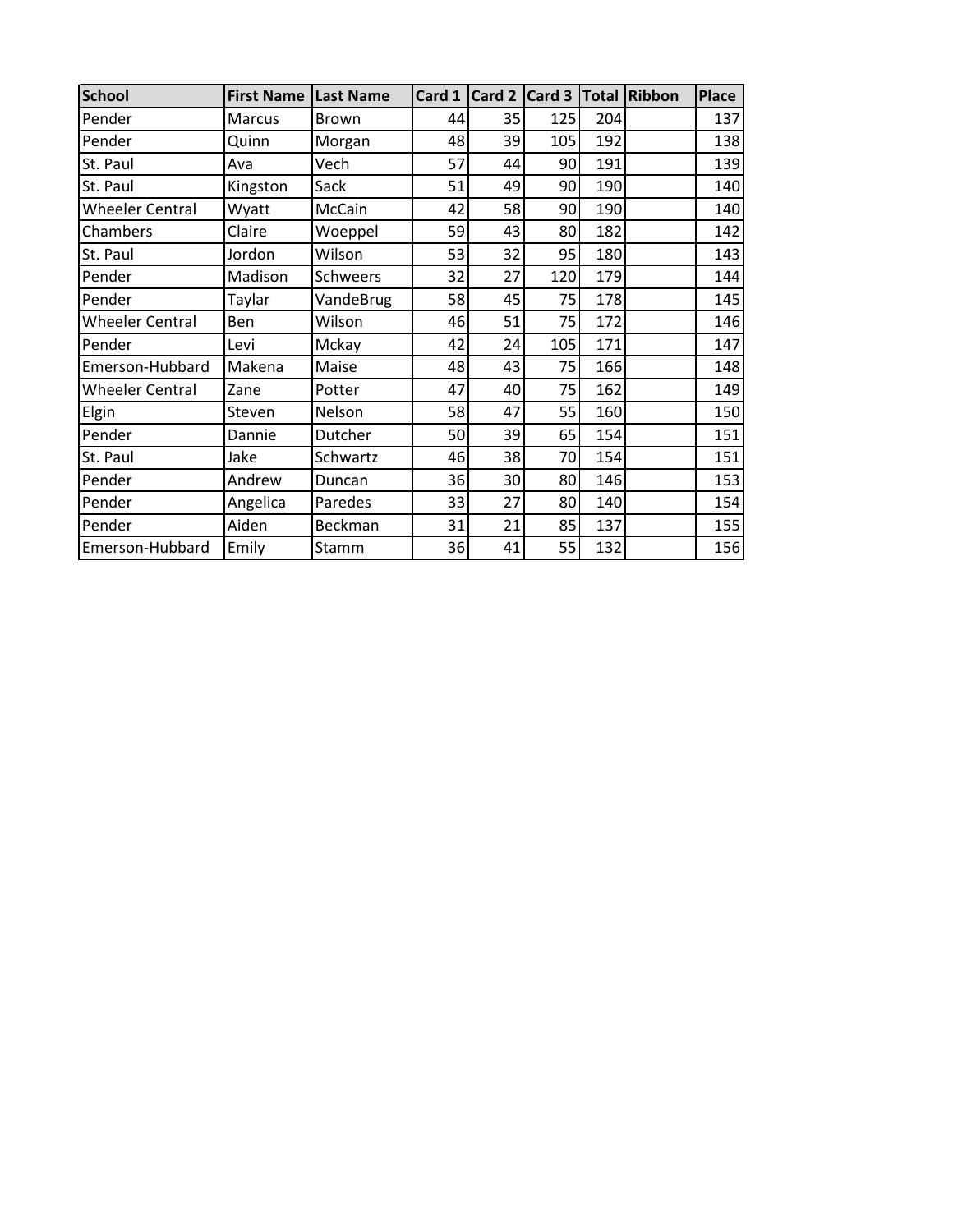| <b>School</b>          |                             | <b>Team</b>               |                           |                         |           |             |                 |  |  |  |
|------------------------|-----------------------------|---------------------------|---------------------------|-------------------------|-----------|-------------|-----------------|--|--|--|
| <b>West Holt</b>       | <b>Addie Karo</b>           | <b>Sidney Burkinshaw</b>  | <b>Carter Gotschall</b>   | <b>Abby Thiele</b>      |           | 1744 Purple |                 |  |  |  |
| <b>Wheeler Central</b> | <b>Bobbi Guggenmos</b>      | Jayna Guggenmos           | <b>Braelynn Schlenger</b> | <b>Haley Borwege</b>    | 1626 Blue |             | $\overline{2}$  |  |  |  |
| St. Paul               | <b>Gracie Ackles</b>        | <b>Abby Hirschman</b>     | <b>Sidney Gawrych</b>     | <b>Sam Wells</b>        | 1616 Red  |             | 3               |  |  |  |
| Elgin                  | Samantha Durre              | Sam Hemenway              | Callie Heithoff           | <b>Baylee Busteed</b>   |           | 1610 White  | 4               |  |  |  |
| West Holt              | <b>Hadleigh Stracke</b>     | <b>Grant Osborne</b>      | Miya Carey                | Hannah Olson            | 1510      |             | 5               |  |  |  |
| Elgin                  | Kate Furstenau              | <b>Nick Anderson</b>      | Natalie Burenheide        | Keyera Eisenhauer       | 1481      |             | 6               |  |  |  |
| Stuart                 | <b>William Paxton</b>       | <b>Hunter Tubbs</b>       | <b>Ben Paxton</b>         | Lacey Paxton            | 1404      |             | $\overline{7}$  |  |  |  |
| West Holt              | Olivia Micheel              | Samantha Coffin           | MaryBelle Hamilton        | Nick Hansen             | 1395      |             | 8               |  |  |  |
| Elgin                  | Chloe Henn                  | <b>Taylor Beckman</b>     | <b>Blake Henn</b>         | <b>Brenna Martinsen</b> | 1372      |             | 9               |  |  |  |
| <b>West Holt</b>       | <b>Mason Crumrine</b>       | Ainsley Galyen            | <b>Maddie Davis</b>       | <b>Elley Engelhaupt</b> | 1355      |             | 10              |  |  |  |
| St. Paul               | <b>Isaac Hagen</b>          | <b>Jack Thede</b>         | Gracyn Rubesh             | Lauren Sladek           | 1311      |             | 11              |  |  |  |
| <b>West Holt</b>       | Olivia Nelson               | <b>Abby Davis</b>         | Rylee Poessnecker         | Kimberly Wettlaufer     | 1295      |             | 12              |  |  |  |
| West Holt              | Makenna Schaaf              | <b>Teagan Butterfield</b> | <b>Caleb Davis</b>        | Ian Laetsch             | 1273      |             | 13              |  |  |  |
| St. Paul               | Garrett Didier              | Alex Meinecke             | Matthew Kramer            | <b>Audrey Anderson</b>  | 1253      |             | 14              |  |  |  |
| West Holt              | Cadey Schaaf                | Ryanna Mathis             | Aubrei Clouse             | Lily Vogel              | 1246      |             | 15              |  |  |  |
| Elgin                  | <b>Dylon Lueking</b>        | Myles Kittelson           | Gage Thiessen             | <b>Austin Hinkle</b>    | 1245      |             | 16              |  |  |  |
| <b>Wheeler Central</b> | Kaitlin Leibert             | Cooper Pokorny            | Chloe Smith               | Jayden Sheldon          | 1206      |             | 17              |  |  |  |
| West Holt              | <b>Makinley Cadwallader</b> | <b>Itzel Sanchez</b>      | Lincoln Konrad            | Cole Poessnecker        | 1175      |             | 18              |  |  |  |
| <b>Stuart</b>          | Megan Karo                  | <b>Blake Wallinger</b>    | Gracie Kaup               | Addie Ketteler          | 1144      |             | 19              |  |  |  |
| <b>West Holt</b>       | Naomi Sanchez               | <b>Abby Mathis</b>        | Nolan Hoffman             | <b>Madison Ruda</b>     | 1140      |             | 20              |  |  |  |
| St. Paul               | Norah Paulsen               | Layne Baker               | Joel Shafer               | Zandyn Weller           | 1089      |             | 21              |  |  |  |
| Pender                 | Caleb Kelly                 | <b>Mason Bodlak</b>       | Alex Hathaway             | <b>Tristian Helzer</b>  | 1087      |             | 22              |  |  |  |
| West Holt              | <b>Drake Nemetz</b>         | Brooklyn Butterfield      | Kruz Jelinek              | Oliver Shane            | 1075      |             | 23              |  |  |  |
| <b>Wheeler Central</b> | <b>Reese Smith</b>          | Elijah Heinz              | MaKayla McCain            | Parker Freouf           | 1075      |             | 24              |  |  |  |
| Stuart                 | Luke Ludwig                 | Savannah Kramer           | Cory Gubbels              | MaKayla Menke           | 1063      |             | 25              |  |  |  |
| Chambers               | Hannah Scott                | <b>Brianna Klabenes</b>   | <b>Haily Schaaf</b>       | Lizzie Gartner          | 1059      |             | 26              |  |  |  |
| St. Paul               | Cody Kuszak                 | Kaleb Kaslon              | <b>Emersen Hancock</b>    | Brecken Kavan           | 1014      |             | 27              |  |  |  |
| <b>Wheeler Central</b> | <b>Bailey Leibert</b>       | Kale Brinkman             | Jayden Hewitt             | Jailynn Harrison        | 998       |             | 28              |  |  |  |
| Elgin                  | Kellan Hoefer               | <b>Brian Heithoff</b>     | Sara Bode                 | <b>Steven Nelson</b>    | 970       |             | 29              |  |  |  |
| Pender                 | Anna Krusemark              | <b>McKinley Morgan</b>    | Delana Harmon             | <b>Marcus Brown</b>     | 911       |             | 30              |  |  |  |
| Stuart                 | Jameson Estill              | Dawon Heister             | Reagan Stracke            | Jonathan Fessler        | 888       |             | $\overline{31}$ |  |  |  |
| St. Paul               | <b>Rylee Nall</b>           | <b>Tyson Smith</b>        | Drew Feeken               | Ava Vech                | 874       |             | 32              |  |  |  |

#### **Area 5 Team Results ‐ Junior Division**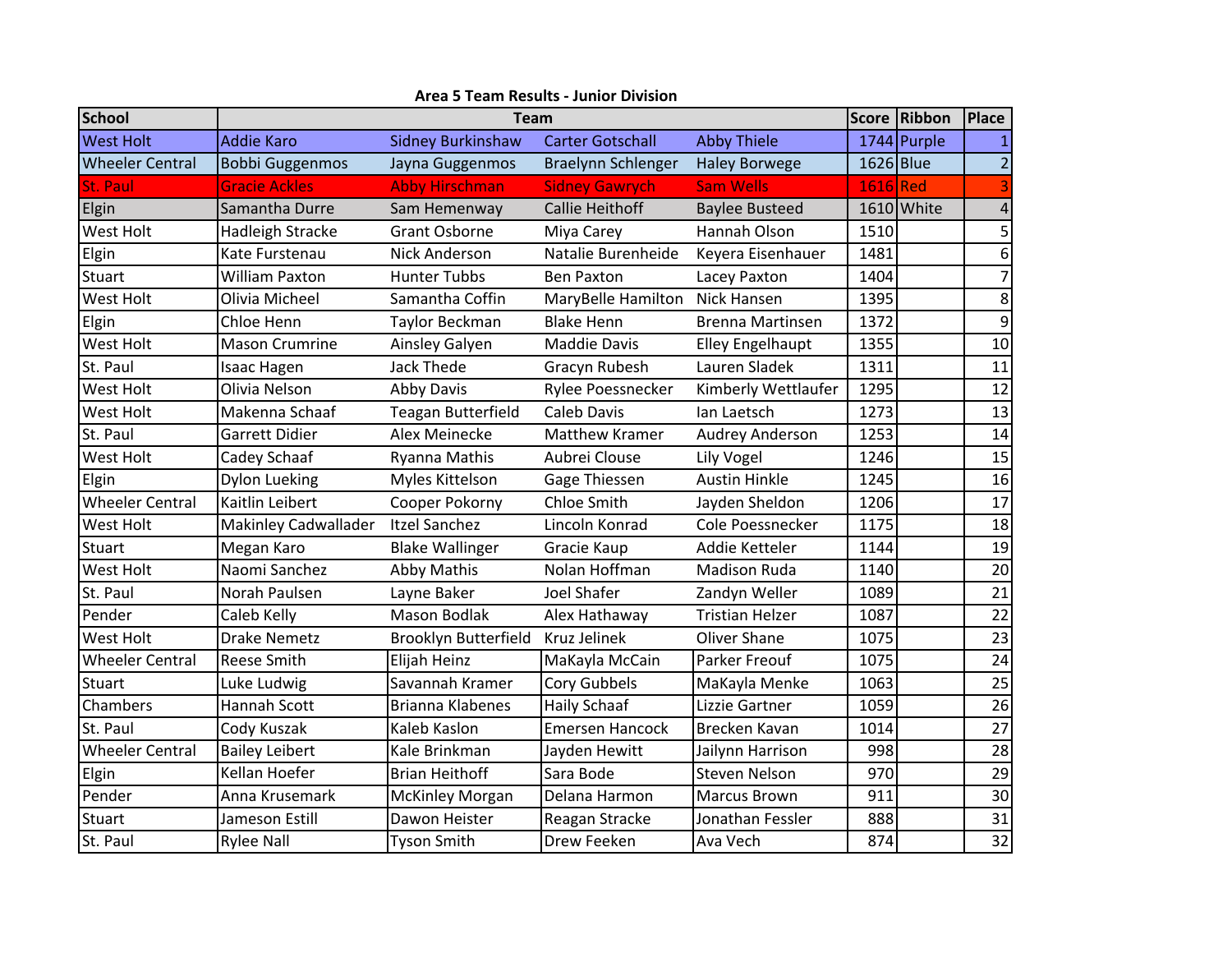| <b>School</b>          |                         |                         | <b>Team</b>             |                     |     | Score Ribbon | Place |
|------------------------|-------------------------|-------------------------|-------------------------|---------------------|-----|--------------|-------|
| <b>Wheeler Central</b> | David Keber             | Savanna Haynie          | Ashtyn Overlease        | <b>Wyatt McCain</b> | 856 |              | 33    |
| <b>Chambers</b>        | Carole Homolka          | Annabel Waldo           | Ella Moses              | Claire Woeppel      | 840 |              | 34    |
| Emerson-Hubbard        | Calie Cockburn          | Codi Olson              | Makena Maise            | <b>Emily Stamm</b>  | 759 |              | 35    |
| Pender                 | <b>Quinn Morgan</b>     | <b>Madison Schweers</b> | <b>Taylar VandeBrug</b> | Levi Mckay          | 720 |              | 36    |
| Pender                 | Dannie Dutcher          | Andrew Duncan           | Angelica Paredes        | Aiden Beckman       | 577 |              | 37    |
| St. Paul               | <b>Kingston Sack</b>    | Jordon Wilson           | Jake Schwartz           |                     | 524 |              | 38    |
| Clarkson               | <b>Trinity Eggerman</b> | Nile Jones              |                         |                     | 486 |              | 39    |
| <b>Wheeler Central</b> | Ben Wilson              | Zane Potter             |                         |                     | 334 |              | 40    |
| <b>West Holt</b>       | Zach Hooey              |                         |                         |                     | 210 |              | 41    |